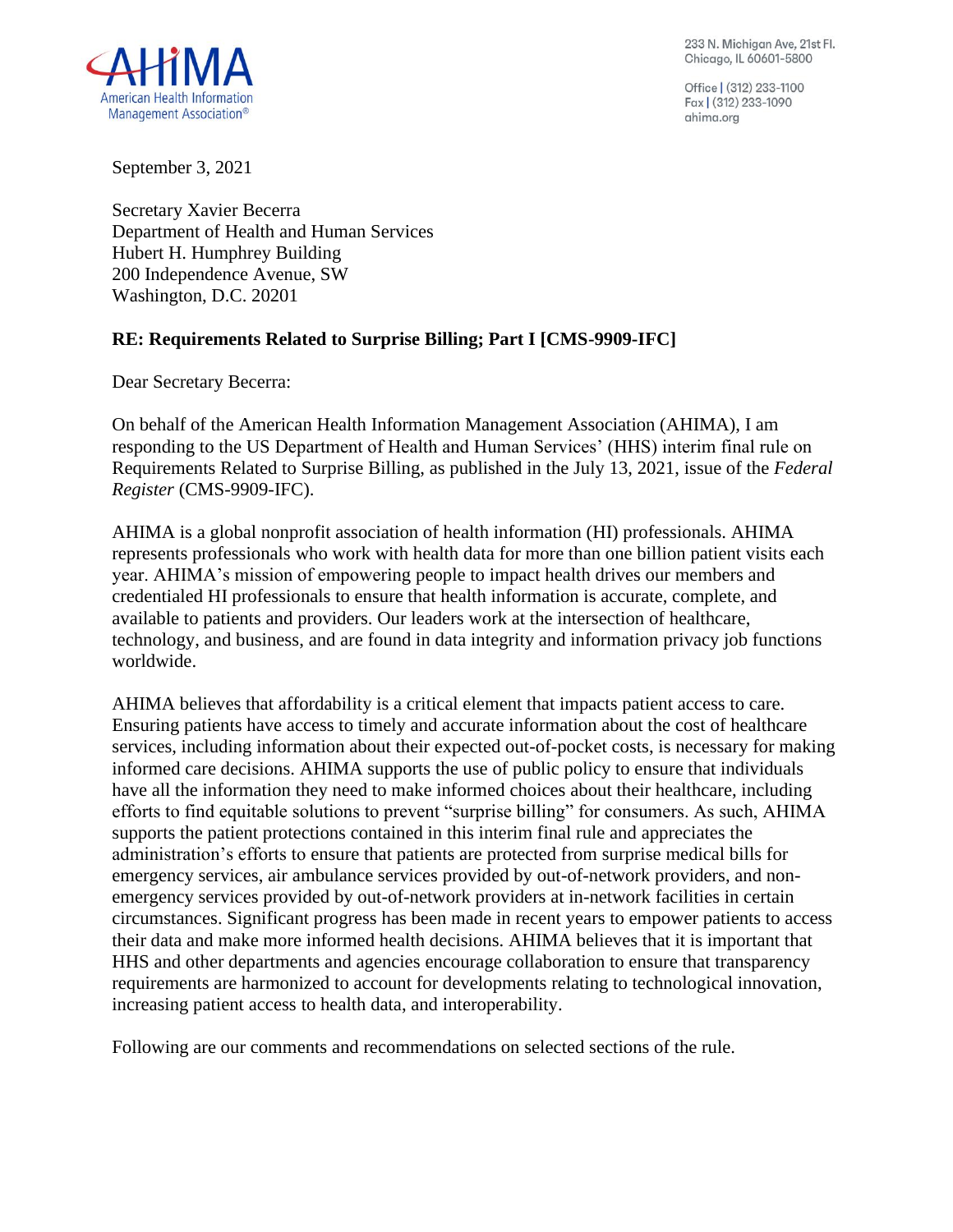# **A. Preventing Surprise Medical Bills**

# **In General**

The interim final rule with comment states that in instances when a provider or facility bills in violation of the statute and relevant regulation, "the Secretary of HHS (the Secretary) may impose civil monetary penalties in states where HHS is directly enforcing the balance billing provisions with respect to health care providers, facilities, and providers of air ambulance services."<sup>1</sup> AHIMA supports that this rule allows for flexibility in cases in which a provider or facility does "not knowingly violate, and should not have reasonably known it violated, the provisions… if such provider or facility, within 30 days of the violation, withdraws the bill that was in violation of such provision and reimburses the health plan or individual."<sup>2</sup> AHIMA supports providing flexibility and believes it is necessary to allow for expedient corrective action in cases in which non-compliance is inadvertent. AHIMA believes providers and facilities may need time to implement policies and safeguards in response to the new requirements and patient protections. Considering the short timeline for implementation and the high likelihood for inadvertent violations as providers and facilities adjust to the new requirements, AHIMA urges that sufficient flexibility be allowed. AHIMA recommends that corrective action should be allowed within 30 days of the provider or facility becoming aware of the violation, rather than 30 days of the violation itself. It is possible that a provider or facility may not become aware of the violation during the initial 30-day timeframe and can only act once it is made aware of the violation.

## **Health Care Facilities**

The rule notes HHS is interested in comments regarding "other facilities that would be appropriate to designate as health care facilities" for the purposes of surprise billing protections. Skilled nursing facilities are not currently within the purview of the definition of participating health care facility, but non-emergency services may be provided by non-participating providers at an in-network participating skilled nursing facility. Skilled nursing facilities often contract with therapy service providers, physician groups, pharmacists, hospice providers, and other providers and suppliers to render care to SNF residents. These third-party providers under contract with the SNF may not participate in all the same health plans as the facility, and as a result a SNF resident may incur surprise out of network bills from affiliated providers and suppliers.

### **Notice and Consent Exception to Prohibition on Balance Billing**

The rule allows patients to voluntarily waive cost-sharing and balance billing protections provided that the patient is given a detailed notice and consent form prior to waiving protections. Specifically, a patient may waive protections "only after receiving a written notice that includes detailed information designed to ensure that individuals knowingly accept out-of-pocket charges (including charges associated with balance bills) for care received from a nonparticipating

 $186$  Fed. Reg. at 36905

 $2$  Id.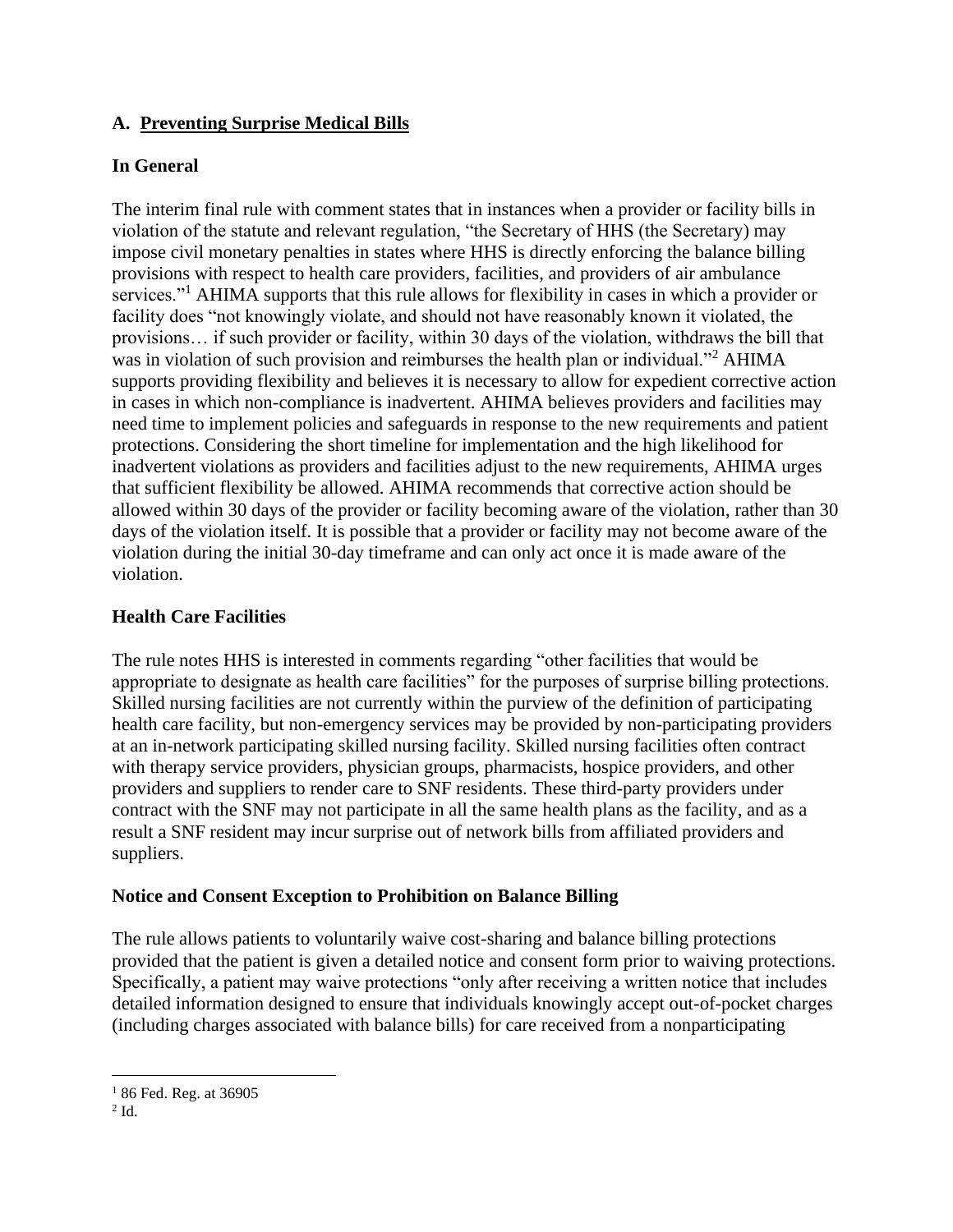provider or nonparticipating emergency facility."<sup>3</sup> AHIMA supports this policy and believes it is necessary to ensure that patients maintain access to out-of-network care and understand the financial implications associated with receiving this care.

The rule states that providers and facilities satisfy the requirement for advance notice if the notice is provided to the patient no later than "72 hours prior to the date on which the individual is furnished such items or services, in the case where the appointment to be furnished such items or services is scheduled at least 72 hours prior to the date on which the individual is to be furnished such items and services."<sup>4</sup> AHIMA supports this provision and believes it is necessary to ensure that patients do not feel undue pressure to consent to waive cost-sharing and balance billing protections to receive care. AHIMA notes it may be necessary to consider offering these timeframes as presumptive of sufficient advance notice, but not determinative. As written, a patient who makes an appointment 73 hours in advance only affords the non-participating provider or facility one hour to deliver notice and consent documents. As such, non-participating providers and facilities would likely need to design automated mechanisms to identify when a scheduled service may be out of network with their plan participation and transmit notice and consent documents to the patient almost immediately. Even if an entirely automated system were available, many systems may not process transactions immediately in real-time, but instead may run search criteria and communication outreaches every few hours, which may not occur on the same date as an appointment is made.

In cases in which an appointment is made with fewer than 72 hours' notice, the rule states that the notice may be provided on the same day the items and services are provided if the notice is provided at least three hours prior to furnishing items or services to which the notice and consent requirements apply. AHIMA believes this requirement may need to be reconsidered and instead of a bright-line timeframe, it may be necessary to use a reasonableness standard similar to those outlined in the Medicare Advance Beneficiary Notice criteria that providers are already familiar with. Requiring non-participating providers and facilities to deliver notice and consent three hours prior to a scheduled appointment likely creates unnecessary burden that may not fulfill the intended purpose. During the work week, a patient receiving notice and consent documents during work hours may not have any greater opportunity to review and consider those documents prior to an appointment that is scheduled immediately after work than he or she may have if reviewing them immediately prior to the time of service. Additionally, if a patient is planning to receive services from a non-participating provider while located in a participating facility, electronic delivery to the individual three hours prior to the service may result in situations in which patients receive the notice while they are receiving other care or treatment.

Additionally, AHIMA has concerns related to the operational feasibility of the requirement that the notice must include "the good faith estimated amount that such nonparticipating provider or nonparticipating emergency facility may charge the individual for the items and services involved, including any item or service that the nonparticipating provider reasonably expects to provide in conjunction with such items and services."<sup>5</sup> HHS notes it will solicit comments "regarding the method by which this good faith estimated amount should be calculated, and

<sup>3</sup> 86 Fed. Reg. at 36906

<sup>4</sup> 86 Fed. Reg. at 36907

<sup>5</sup> Id.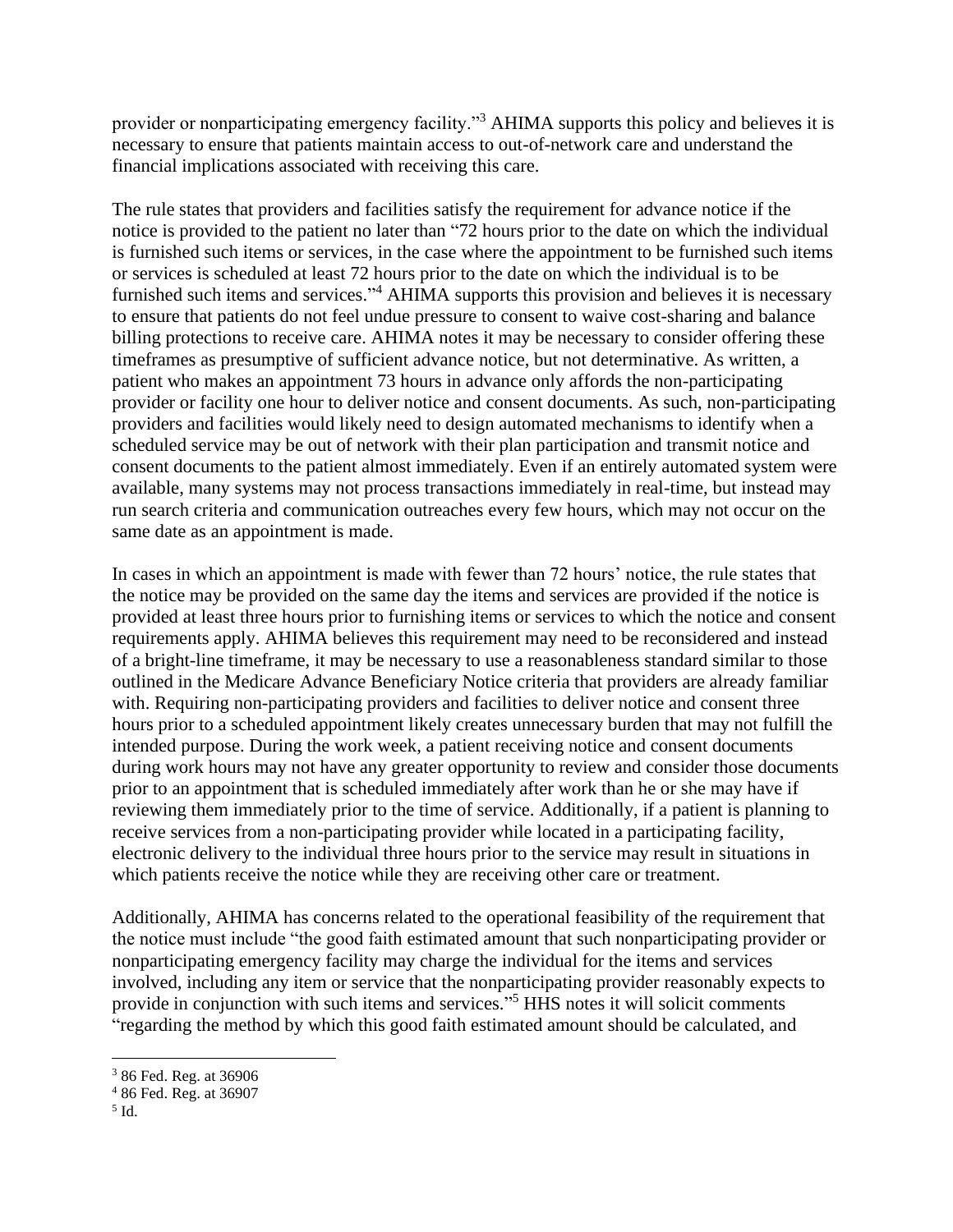anticipates addressing this requirement in future rulemaking." <sup>6</sup> AHIMA strongly supports the need for patients to be well-informed prior to agreeing to out-of-network costs. Absent clarification in future rulemaking, AHIMA is concerned that the ambiguity of what would constitute a good faith estimate will pose significant challenges for providers and facilities. AHIMA urges the agency to expeditiously include clarification in forthcoming rulemaking that will be issued prior to the January 1, 2022 implementation date. AHIMA believes the agency should consider aligning guidance regarding the "good faith estimated amount" with Medicare Beneficiary Notice Initiative Advance Beneficiary Notice of Noncoverage cost estimate standards, that also require advance good faith cost estimates. Under this standard, for estimates to be valid, they are generally "within \$100 or 25% of the actual costs, whichever is greater; however, an estimate that exceeds the actual cost substantially would generally still be acceptable, since the beneficiary would not be harmed if the actual costs were less than predicted."<sup>7</sup>

AHIMA also has similar concerns regarding the requirement that "the notice must provide information about whether prior authorization or other care management limitations may be required in advance of receiving such items or services at the facility or from the provider."<sup>8</sup> Acknowledging that it is likely to be difficult for non-participating providers to have access to accurate information related to specific utilization management policies for plans with which they do not participate, the rule notes that providers and facilities "may provide general information in order to satisfy this requirement."<sup>9</sup> AHIMA requests clarification on what would constitute "general information" and notes there may be cases in which patients find this element to be misleading.

Health care facilities, providers and health plans must also post a disclosure in a prominent location within the facility and on a public website and provide certain information to patients. This notice must include requirements and prohibitions under the No Surprises Act and implementing regulations, applicable state balance billing requirements, and instructions on how to contact appropriate state and federal agencies if the individual believes the provider or facility has violated any of these requirements. AHIMA appreciates that in implementing this requirement, a federal model disclosure notice is provided that can be used to satisfy these requirements.

### **B. Preventing Surprise Medical Bills**

#### **Same or Similar Item or Service**

To determine the qualifying payment amount for the purposes of cost sharing, "a plan or issuer must calculate the median contracted rate for an item or service using contracted rates for the same or similar item or service."<sup>10</sup> The interim final rule defines the term "same or similar item

<sup>7</sup> Advance Beneficiary Notice of Non-Coverage (ABN) , OMB Approval Number: 0938-0566 . www.cms.gov/Medicare/Medicare-General-Information/BNI/Downloads/ABN-Form-Instructions.pdf.

<sup>6</sup> 86 Fed. Reg. at 36908

<sup>8</sup> 86 Fed. Reg. at 36908

 $^9$  Id.

<sup>10</sup> 86 Fed. Reg. at 36890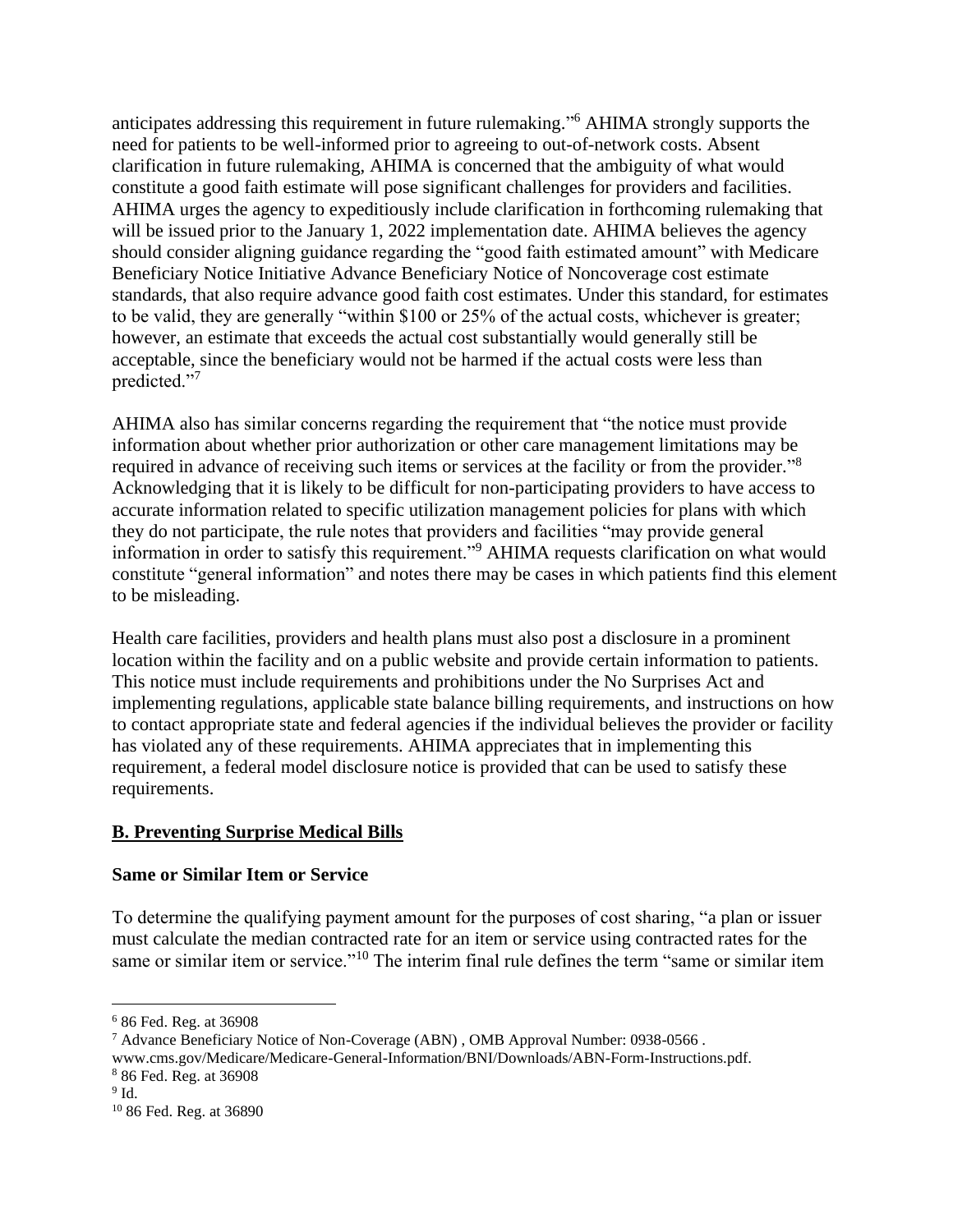or service" to be "a health care item or service billed under the same service code, or a comparable code under a different procedural code system. Service code means the code that describes an item or service, including a Current Procedural Terminology (CPT), Healthcare Common Procedure Coding System (HCPCS), or Diagnosis-Related Group (DRG) code."<sup>11</sup>

AHIMA notes that a DRG code is not a unique identifier that identifies an item or service with specificity. ICD-10-PCS is the procedure coding system used in the hospital inpatient setting. DRGs are a patient classification structure that provide a means of categorizing hospital inpatients according to resource use. A DRG is defined by a particular set of patient attributes which include principal diagnosis, specific secondary diagnoses, procedures, sex, and discharge status. Instead of a DRG code, AHIMA believes that an ICD-10 procedure coding system (ICD-10-PCS) code should be listed as a type of service code that describes an item or service. ICD-10-PCS codes are used to describe procedural services provided in the hospital inpatient setting.

### **Emergency Services**

The rule defines an emergency medical condition as "a medical condition manifesting itself by acute symptoms of sufficient severity (including severe pain) such that a prudent layperson, who possesses an average knowledge of health and medicine, could reasonably expect the absence of immediate medical attention to result in a condition… including (1) placing the health of the individual (or, with respect to a pregnant woman, the health of the woman or her unborn child) in serious jeopardy, (2) serious impairment to bodily functions, or (3) serious dysfunction of any bodily organ or part."<sup>12</sup>

AHIMA supports not basing the definition of an emergency medical condition solely on the basis of diagnosis codes. The ICD-10-CM Official Guidelines for Coding and Reporting ("official coding guidelines") stipulate that signs and symptoms that are associated routinely with a disease process should not be assigned as additional codes. Additionally, the official coding guidelines for outpatient encounters (such as emergency department visits), state that codes that describe symptoms and signs, as opposed to diagnoses, are acceptable for reporting purposes when a diagnosis has not been established (confirmed) by the provider. This means that if a patient presents with a symptom that would generally be considered an emergency medical condition, such as chest pain, but the provider confirms a definitive diagnosis that is not generally considered to be an emergency medical condition, such as gastroesophageal reflux disease as the cause of a presenting symptom of chest pain, only the code for the definitive diagnosis is reported on the claim and the code for the presenting symptom would not be reported.

### **Post-Stabilization Services**

The rule states that post-stabilization services are defined as emergency services unless certain conditions are met. Since patients cannot waive surprise billing protections for emergency services, a patient cannot waive the surprise billing protections for post-stabilization services unless the prescribed conditions are met. One of the conditions is that "the attending emergency physician or treating provider must determine that the participant, beneficiary, or enrollee is able

 $11$  Id.

<sup>12</sup> 86 Fed. Reg. at 36879